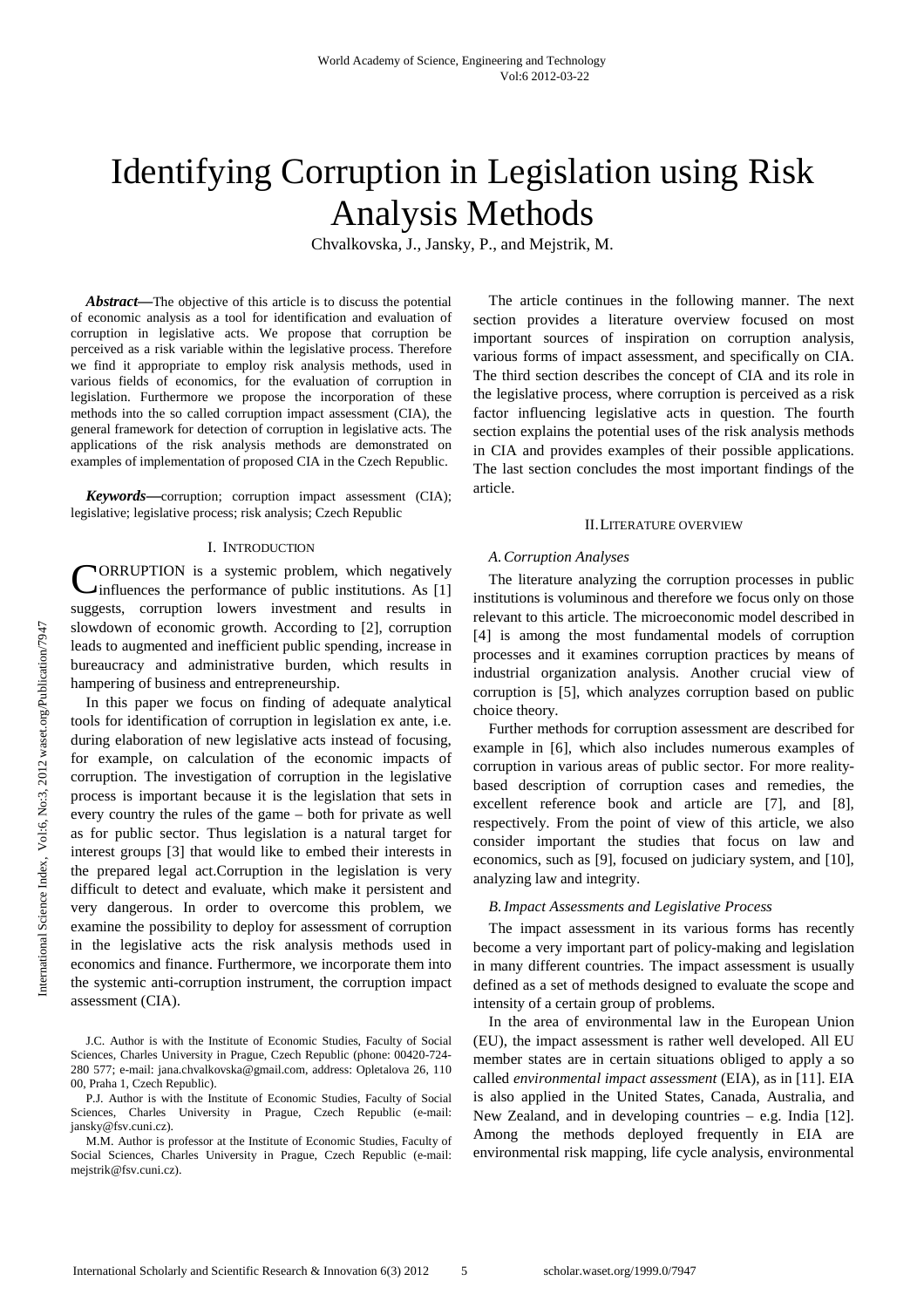impact assessment, multi-agent system, linear programming and agro-environmental indicators [13] complemented by costbenefit or multi-criteria analysis. The sub-sample of EIA is the climate change impact assessment [14].

*Regulatory impact assessment* (RIA) is yet another set of analytical methods deployed in the legislation of EU, many developed countries as well as in many developing ones (e.g. Mexico, Malaysia, and Philippines), as discussed in [15]. Among the RIA methods prevails cost-benefit analysis, multicriteria analysis, qualitative description of risks related with baseline alternative (if regulation is not adopted) [16]. Recent trend in RIA methods is the deployment of composite indicators [17]. RIA evaluates usually economic, social, and environmental impacts of the legislative or non-legislative act in question.

Among other, minor, specific sub-sets of impact assessments, can be named e.g. *social impact assessment* [12], [18], *health impact assessment* [19], or *corruption impact assessment* (CIA), which is discussed in detail in this article.

# *C.CIA – Literature Review*

CIA as an evaluation instrument has been developed in South Korea since 2003. As [20] suggests, CIA was originally designed to be added into the standard regulatory impact assessment as the estimation of the impacts of the proposed legislation on the level of corruption.

The literature on CIA is not very developed and mostly limited to various documents from South Korea describing their methodology, targets and desired outcomes of CIA such as [21] or [22]. Also we observe that the method is slowly spreading from South Korea to other Asian countries, e.g. to Indonesia [23].

Recently, CIA became a matter of political interest also in the Czech Republic as part of the Anti-Corruption Policy of the country and the existing reference are [24] and [25].

# III. CORRUPTION IN LEGISLATION AND CIA

# *A.CIA as Part of Legislative Process*

[22] describes CIA as "*an analytical framework designed to identify and remove corruption-causing factors in laws and regulation*". Within the legislative process, CIA therefore serves as ex ante prevention measure. The purpose of CIA is to detect elements in the legislative proposal that may result in increasing corruption level. Furthermore, CIA should recommend ways on how to limit or even eliminate these elements from the proposed law. CIA can be also applied as ex post analytical measure for detection of corruption in existing legislation [21].

The principles of CIA, as proposed in [24], are *adequacy, accountability, consistency, and transparency*. CIA also needs to be elaborated in collaboration with stakeholders of the proposed regulation and shall be supported by solid *open consultations.*

The principle of adequacy in CIA focuses on the factor described in [22] as *ease of compliance*. CIA examines, whether the obligations proposed in the legislative act under evaluation are adequate to the object of the regulation. Excessive regulation results in law evasion, rise of shadow economy, and in corruption [24].

The accountability principle corresponds with factor denoted in [22] as *propriety of discretion*. In this case, CIA serves as a control instrument focused on elimination of vaguely assigned responsibilities of decision-makers, improve the clarity of assignment of discretionary powers etc. For each decision of public authority, which is based on the proposed regulation, it shall be clear, who is personally responsible for the decision and what are the limits of the decision-making power of such person or, in other words, what is her level of discretion. Lack of clear accountability setting lowers the efficiency of legal control and enforcement mechanisms.

The principle of consistency is also related to evaluation of discretionary powers of public officials. In this aspect, CIA focuses on the possibility of decision-makers to abuse their powers given to them by the proposed legislation in order to favor (or vice versa discriminate) one stakeholder over another. Vast discretionary powers (aka potential for inconsistent decision-making) in practice [24] frequently lead to incidence of bribery and to other types of corruption behavior.

The principle of transparency is contained both in [22] and [24]. Corruption is an activity that blossoms in secrecy, greater openness of public institutions usually leads to its efficient mitigation – see, for instance, [2], [22], [24], [26] and [27]. Nonetheless, in some cases, excessive openness might become controversial – see, for example, [28]. The aim of CIA in this area is therefore to analyze the potential impacts that proposed legislation may have on openness of involved public institutions, predictability and accessibility of the law to stakeholders. Important part of CIA is formed by open data initiatives – e.g. [29], [30], [31] or [32].

The experience from South Korea [21] suggests that "*the findings from corruption impact assessment are utilized in pushing for institutional improvements. The corruption impact assessment, therefore, functions as an advance analysis system for efficient institutional improvements.*" If accompanied by adequate set of evaluation methods, CIA can thus serve as useful instrument for diminishing of corruption levels embedded in the legal framework.

# *B.Corruption as a Risk*

The most common definition of corruption is the following [33]: "*corruption is the abuse of power by a public official for private gain*". This relatively specific definition is, however, not sufficient for the purposes of evaluation of corruption in legislative process. Therefore, we shall turn around to a more general definition of corruption as provided, for instance, in [34]: "*Corruption is a social network phenomena…The structure of a social network is determined by the exchange relationships between individuals or units. Three factors that govern exchanges are: the direction of the exchange (horizontal, among same level members, or vertical, in*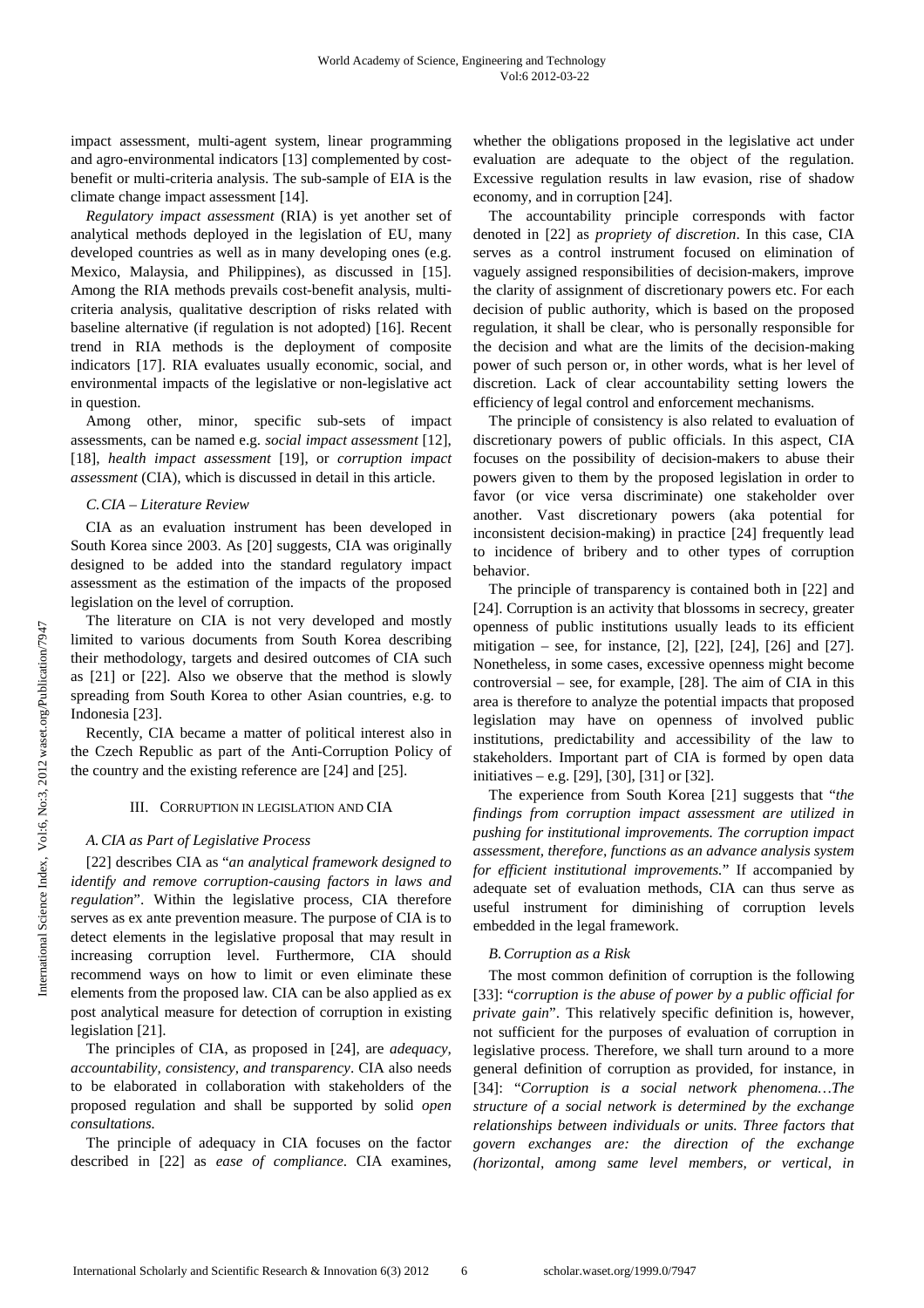*patron-client relationships); the type of resources exchanged i.e. capital, power, information, work, goods, services, loyalty; and the mode of exchange i.e. formal or informal*." This definition is relevant for corruption in the executive bodies of public institutions, in the judicial system and even in certain parts of the legislative process, yet we propose that it needs to be modified for the purposes of the evaluation of the corruption embedded into the legal framework.

In evaluation of proposed legislative acts (ex-ante CIA), our focus is not to assess some existing corruption exchange scheme. Instead the objective is to assess the risk that, in the case that the legislative act is adopted, it will increase the intensity or scope of corruption behavior in the regulated area of human activity. The explained variable in ex-ante CIA can therefore be understood as preliminary risk analysis (also called coarse risk analysis), where risk is identified as the probability of increase of corruption due to the proposed act times the value of such corruption increment (either in scope or intensity).

The CIA on existing regulation (ex-post CIA) also reflects corruption as a probabilistic variable, however, in this case, some of the probabilities (of corruption incidence) can be estimated based on past observations (we assume that the regulation has already been in force and its impacts can be monitored). Also in this case, CIA can be conducted effectively using the risk analysis methods.

It is important to note that once we defined corruption in legislative acts as a risk element, and once we identify it by means of risk analysis methods adjusted for CIA, we can proceed to systemic implementation of risk management methods to recommend suitable measures for mitigation of corruption from the legislation. Thus CIA will be able to achieve its desired effect, which is "*the uprooting corruptioncausing factors in each and every area of law, ultimately putting an end to the so-called 'dead zones' of corruption*" [21].

## IV. APPLICATION OF RISK ANALYSIS METHODS FOR CIA

In this part of the article, we propose adjustments of a number of risk analysis methods for CIA application on new and existing laws and regulations. We first discuss the application of tools of preliminary analysis and then move to operational risk analysis. We also describe the application of scenario analysis for CIA and conclude by discussing the methods of game theory for CIA.

# *A.Preliminary Risk Analysis*

The preliminary risk analysis is according to [35] "…*performed by dividing the analysis subject into subelements and then carrying out the risk analysis for each of these sub-elements in turn… Checklists may be used as a tool for identifying and analyzing hazards and threats for each sub-element to be analyzed. The form used to document the risk analysis is often standardized."* 

The preliminary (or coarse) risk analysis is a very fitting method for ex-ante CIA. At the beginning of the legislative process, the newly proposed or existing act can be firstly roughly evaluated with use of a set of questions. Based on the above listed principles of CIA, we propose to use the set of questions listed in TABLE I, which extend the questions deployed in South Korea [22].

| <b>TABLE I</b><br><b>EX-ANTE CIA CHECKLIST</b>          |                                                                                        |
|---------------------------------------------------------|----------------------------------------------------------------------------------------|
| I. Size of the agenda in question                       |                                                                                        |
| 1.1.                                                    | Estimate of value of regulated business                                                |
| 1.2.                                                    | Estimate of compliance costs related to the<br>regulation                              |
| II. Structure and characteristics of regulated subjects |                                                                                        |
| II.1.                                                   | Number of regulated subjects                                                           |
| II.2.                                                   | Economic power of the regulated subjects                                               |
| II.3.                                                   | Cooperation between regulated<br>subjects<br>(associations, chambers etc.)             |
| III. Characteristics of the regulatory bodies           |                                                                                        |
| III.1                                                   | Type of control mechanisms deployed<br>to<br>control compliance with the regulation    |
| III.2.                                                  | Qualification and remuneration<br>of<br>the<br>compliance officers                     |
| IV. Transparency of processes                           |                                                                                        |
| IV.1.                                                   | Clear implementation procedure                                                         |
| IV.2.                                                   | Personal responsibility for decisions on part of<br>the public officials               |
| IV.3.                                                   | Open data concerning past results of the<br>procedure (possibility of public control)  |
| V. Past experience (if available)                       |                                                                                        |
| $V.1$ .                                                 | Incidence and features of detected<br>or<br>suspected corruption in the regulated area |

It is obvious that most answers on the questions listed in the table above will be rough estimates; nonetheless, they will provide a basis for assessment, whether an in-depth CIA of the regulation will be required. If so, the preliminary risk analysis will be further refined by one or more of the analyses described briefly below.

# *B.Operational Risk Analysis*

An operation risk in the context of corruption is a risk arising from the execution of the newly adopted legislative acts and amendments to legislative acts by public institutions. The operational risk factors that occur during the execution of legislation, we largely mean risks arising from internal government processes, behavior of public officials or the specific implementations of regulatory measures.

There are some standard ways that can be quite easily employed to face this operational risks related to corruption such as transparency and standardization of regulatory decisions and internal processes. Measures such as internal as well as external audit of public agendas and institutions are helpful for detecting and analyzing corruption in ex-post CIA, whereas ex-ante CIA should learn from the lessons of financial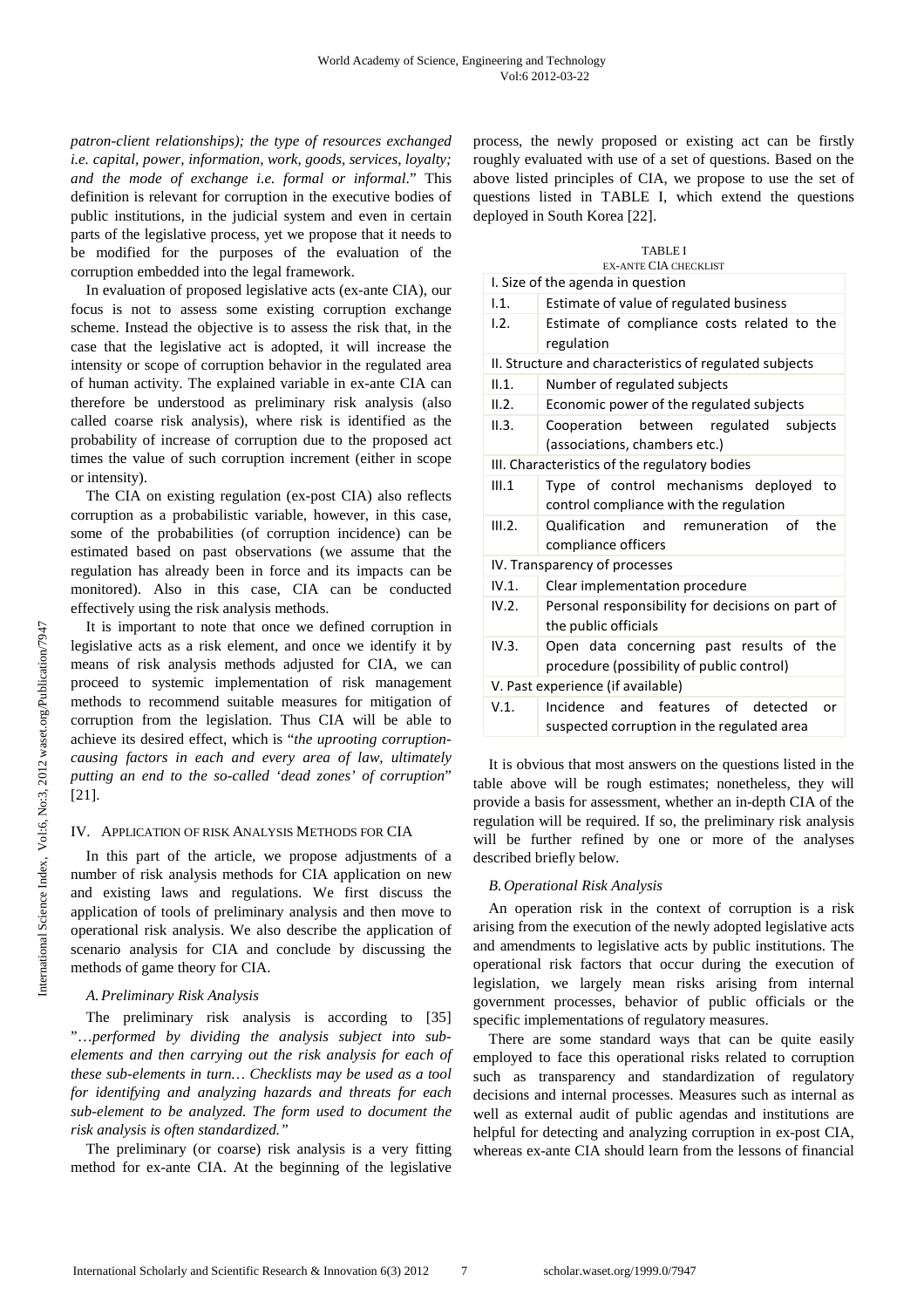operational risk management and planning. More direct inspiration should come from the banks' experience with managing operational risks related to fraud or system failures – for reference, we may deploy [37], [38], or [39].

## *C.Scenario Analysis in CIA*

Scenario analysis considers possible future events by examining alternative possible outcomes. While scenario analysis is applied in RIA, its application in CIA is very desirable. For example, when considering corruption as a risk factor in the legislative process, there might always be a number of possible interpretations of a regulation. We propose that alternative scenarios be considered not only from the point of view of different final interpretation by the justice system, but also from the point of view of possible reactions of regulated agents or regulatory bodies.

To draw a parallel with the financial markets, the motivation of potential corruption agents might differ depending on alternative possible outcomes such as the future economic growth, technological or other structural change in the economy. For example, the expected pay-off from either corrupting public officials, or the ability of police to investigate the related corruption cases might differ extremely depending on variables that are unknown at the time of preparing ex-ante CIA. In these cases, especially when the future outcomes have huge impact on corruption behavior, scenario analysis is a priceless approach for CIA.

The various scenarios should be weighted according to their expected probabilities with the option of giving more weight to the severe forms of corruption as suggested in [7].

## *D.Game Theory and CIA*

The methods of the game theory seem very relevant in general for corruption assessment (for applications on corruption see e.g. [40], [41], [42]) and for CIA in particular. Therefore we briefly discuss them even though they do not belong among the risk analysis methods, no matter how close they are to scenario analysis.

Game theory focuses on the strategic interaction and motivations of different players, including interest groups, public officials and institutions. A game theory analysis is able to provide a detailed overview of the incentives faced by various players affected by the new regulation or law and it can therefore very well expose the corruption risks. Application of game theory methods also forces one to think about the regulation's implications in a structured and strategic way.

Insights from game theory have the potential to indicate a risk of corruption in many contexts as outlines in [24] and [25], but at the same time its application will be a challenge because there is no one prescribed or unified form of applying the game theory analysis in CIA, but rather an array of game theory approaches, which could be listed in implementation documents for conveniences of its users.

Furthermore, to prepare a high-quality game theory analysis for CIA, one needs a very deep understanding of the proposed regulation and of the behavior and motivations of economic agents to be regulated. Therefore, a crucial precondition when applying game theory approaches in CIA is not only the detailed knowledge of game theory, but also the expertise in the area the new legislative act aims to regulate.

## V. CONCLUSION

We presented corruption as a systemic and partially legislative problem, which negatively influences the performance of public institutions, and CIA as a systemic, however partial, solution to one dimension of this problem. We discussed a number of ways in which CIA allows to unleash the potential of economic analysis as a tool for identification and evaluation of corruption in legislative acts.

In this article we made the argument that the corruption is perceived as a risk factor within the legislative process and on the basis of that, we made the case for the employment of risk analysis methods from various fields of economics in the evaluation of corruption in legislation.

On the example of proposals in the Czech Republic, we showed that CIA can serve very well not only as the general framework for detection of corruption in legislative acts but also as a vehicle for the application and incorporation of the risk analysis and other methods in the fight against corruption.

## ACKNOWLEDGMENT

Authors are thankful for comments to Hana Reimarová, Jiří Skuhrovec and Petr Teplý of Charles University and Milan K. Čech, Eva Kyzourová, Miroslav Leixner of the Office of the Government of the Czech Government. Authors thank for financial support from the Czech Science Foundation under grant (GACR 403/10/1235), the Charles University (GAUK 387611) and the Technology Agency of the Czech Republic (TACR TD010136).

## **REFERENCES**

- [1] P. Mauro, "Corruption and Growth", *The Quarterly Journal of Economics*, vol. 110, n.3, pp. 681-712, 1995
- [2] D. Kaufman, "Myths and Realities of Governance and Corruption", November 2005, available at SSRN: http://ssrn.com/abstract=829244
- [3] R.G. Noll, B.M. Owen, *The political economy of deregulation: Interest groups in the regulatory process*, American Enterprise Institute for Public Policy Research, 1983, p. 161
- [4] A. Shleifer, R.W. Vishny, "Corruption", *The Quarterly Journal of Economics,* vol. 108, n. 3, pp. 599-617, Aug. 1993
- [5] S. Rose-Ackermann, "Corruption", in *The Encyclopedia of Public Choice*, C.K. Rowley, F. Schneider (eds.), Springer, pp. 67 – 76, 2003
- [6] G.T.Abed, S. Gupta (eds.), *Governance, corruption* & *Economic Performance*, International Monetary Fund, 2002, p. 551
- [7] R. Klitgaard, *Controlling Corruption*, University of California Press, Berkeley, 1991, p. 225
- [8] F. Méndez, F. Sepúlveda, "Corruption, growth and political regimes: cross country evidence", *European Journal of Political Economy*, vol. 22, n. 1, 2006, pp. 82-98
- [9] E. Buscaglia, M. Dakolias, *An Analysis of the Causes of Corruption in the Judiciary*, World Bank, August 1999
- [10] C. Fijnaut, L. Huberts (eds.), Corruption, Integrity, and Law Enforcement, Kluwer Law International, The Hague, 2002